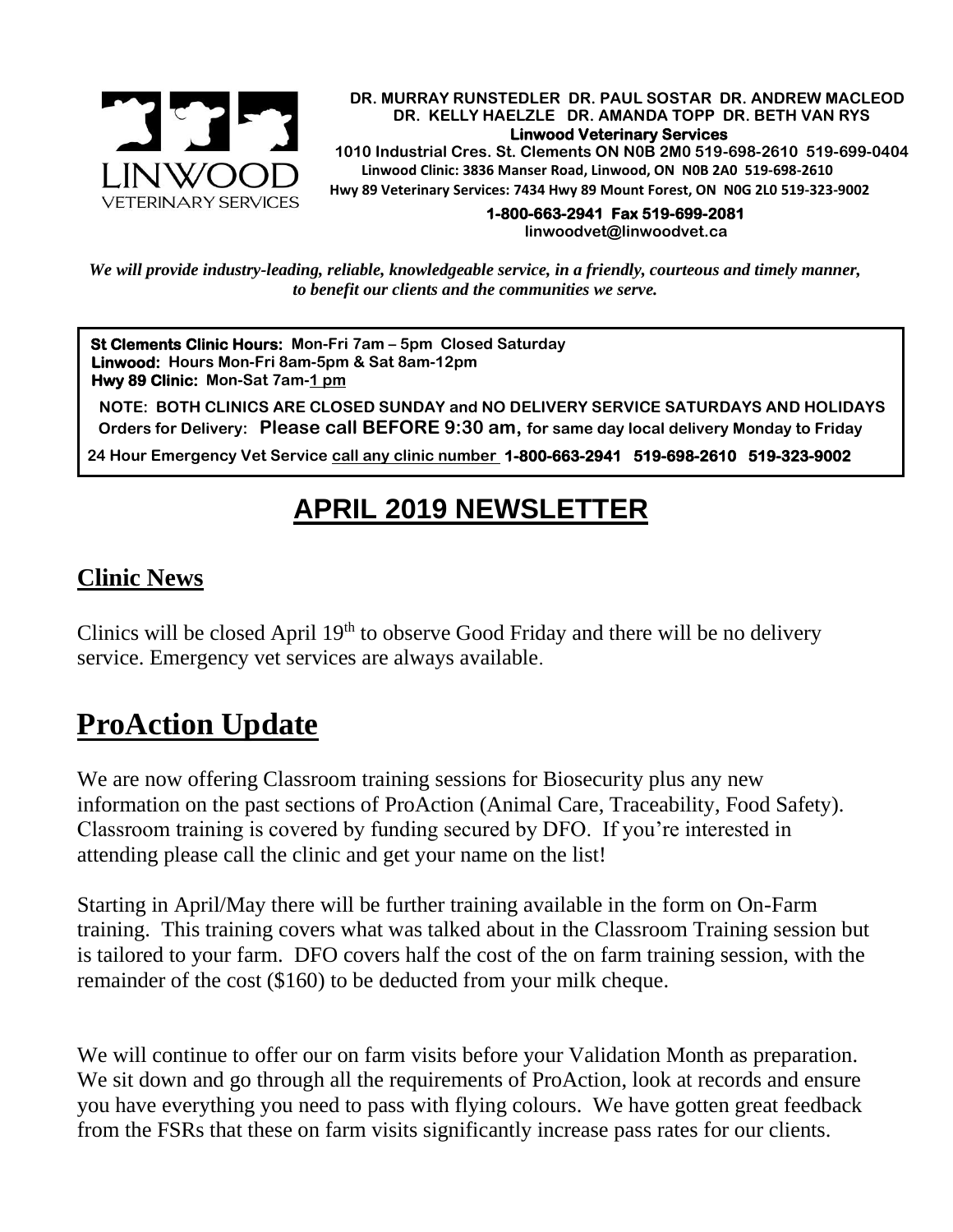# **Calcium Options for Fresh Cows**

A guide to what's out there and in what situation should you use what product



Figure 1. Plasma concentrations of total calcium before and after calving in mature Jersey cows with or without clinical milk fever (Kimura et al., 2006).

As noted in the graph above, even cows without milk fever have a blood calcium drop around calving. A lower blood calcium around calving makes many of our transition diseases more likely. Subclinical and clinical hypocalcaemia (milk fever) can lead to uterine prolapses, retained placentas, metritis, decreased fertility, mastitis, ketosis, decreased dry matter intake, displaced abomasums and lower milk production. This is why a good dry cow program & transition cow program is so important and why the use of supplemental calcium at calving is economical.

Calcium Bolus (Bovikalc®)

When To Use It:

- At calving and 12 hours later for prevention (Lactation 2 and up)
- Older cows will benefit from a  $3^{rd}$  & 4<sup>th</sup> bolus (24 hours and 36 hours after calving)
- Clinical milk fever cows (cold, shaking, and/or down) will benefit from calcium boluses but this is NOT sufficient as treatment alone. A calcium bolus alone is not sufficient for a cow that is showing signs of milk fever (ie. cold ears)

### What's In Them:

- A mix of Calcium Chloride +/- Calcium sulphate, calcium proprionate, calcium carbonate

How They Work:

- Boluses bring up the blood calcium level in a clinically normal cow within 1 hour and hold that level for 12 hours. Think of a calcium bolus as low level calcium release over 12 hours. This can be seen in the graph below from Blanc et al. 2014.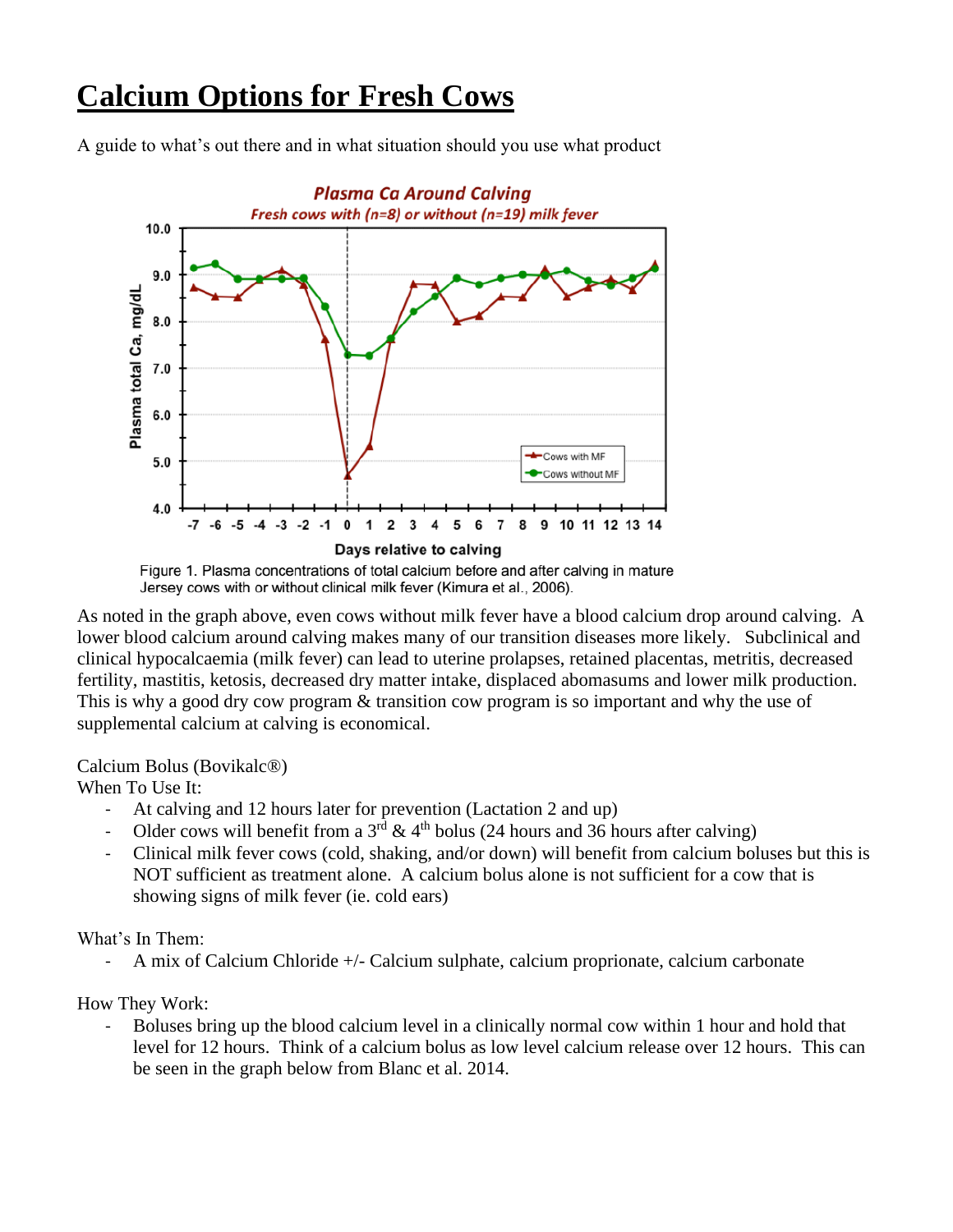

IV Calcium (Calcium Borogluconate, Cal Plus) When To Use It:

- In clinical hypocalcemic cows. These are cows showing the following signs, shaking, stumbling, cold to touch, down, laying flat out)
- IV Calcium is NOT needed for a cow that is standing, can walk normally and her ears are just a little cold. SubQ calcium is sufficient for that type of cow.

What's In Them:

- 23% Calcium Borogluconate

How They Work:

- IV Calcium brings up the blood calcium almost immediately in cow, one bottle provided 10.8 g elemental calcium and most clinical milk fever cows need about 6 g. IV Calcium spikes the blood level to higher than normal levels and generally lasts 4-6 hours followed by a rebound period of low calcium. This rebound period is why we suggest also suggest giving a bolus alongside IV Calcium to a down cow. This can be seen in the graph above from Blanc et al. 2014.

Subcutaneous Calcium (Calcium Borogluconate, Theracalcium) When To Use It:

- As prevention of milk fever in older cows, 2+ lactations
- For treatment of clinical milk fever (cow still standing but ears cold) alongside an oral bolus.